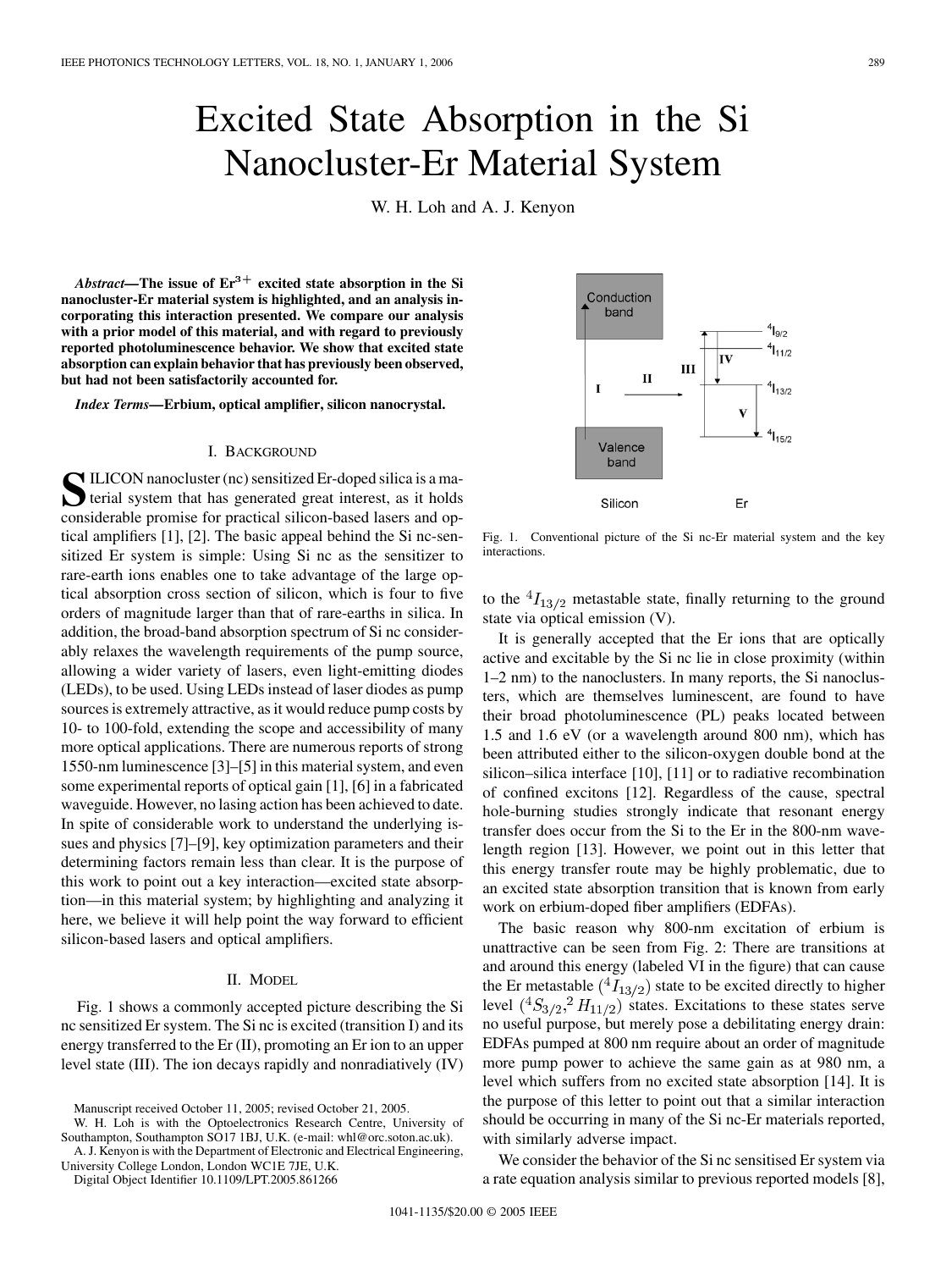

Fig. 2. Model of the Si nc-Er material system, including the excited state energy transitions.

but which takes into account the excited state absorption. The rate equation for the Si nc can be written as

$$
\frac{dn_b}{dt} = \sigma_{ab}\phi(n_0 - n_b) - \frac{n_b}{\tau_b} - \sum_{i=1}^{2} C_{bi}n_b N_i \tag{1}
$$

where  $n_b$ ,  $n_a$  represent the upper and lower Si nc population levels with  $n_a + n_b = n_o$ ,  $\sigma_{ab}$  is the nc absorption cross section and  $\phi$  the pump photon flux.  $\tau_b$  is the Si nc upper state recombination time,  $C_{b1}$  and  $C_{b2}$  are the Si-Er energy transfer coefficients for transitions III and VI in Fig. 2, and  $N_1$  and  $N_2$  are the Er population densities in the ground  $(^4I_{15/2})$  and metastable  $(^{4}I_{13/2})$  states, respectively. In the steady state, the Si nc PL behavior can be written as

$$
\text{Si} \text{ nc PL} \propto n_b = \frac{\sigma_{\text{ab}} \varphi n_0}{\sigma_{\text{ab}} \varphi + \frac{1}{\tau_b} + C_{b1} N_1 + C_{b2} N_2}.
$$
 (2)

We can assume to a good approximation that the relaxation processes corresponding to transitions IV and VII are rapid in comparison to both the Er metastable and Si nc recombination rates (the nonradiative decay times from the  ${}^4S_{3/2}$  and  ${}^2H_{11/2}$ levels down to the  ${}^4I_{9/2}$  and  ${}^4I_{11/2}$  levels are  $\sim$ 1  $\mu$ s [\[14](#page-2-0)]. For scientific clarity, we limit consideration to the case of relatively low erbium ion concentrations ( $\langle 10^{19} \text{ cm}^{-3}$ ); this allows us to separate effects due to excited state absorption from complications due to Er clustering effects, such as cooperative upconversion and concentration quenching. Finally, we note that the Er metastable lifetime is at least an order of magnitude longer than the Si nc counterpart (several ms versus  $100 \,\mu s$ ). Therefore, even at relatively low pump powers (0.5 W/cm<sup>2</sup> at 488 nm<sup>2</sup>), the Er ions will be in saturation. Under these conditions, we will have  $N_1 \sim 0$  and  $N_2 \sim N_{\text{Er}}$ , where  $N_{\text{Er}}$  is the total number of Er ions. Equation (2) then simplifies readily to

$$
\text{Si} \text{ nc PL} \propto \frac{\sigma_{\text{ab}} \phi n_0}{\sigma_{\text{ab}} \phi + \frac{1}{\tau_b} + C_{b2} N_{\text{Er}}}.\tag{3}
$$

It is not difficult to show that the corresponding Er 1550-nm PL can be written as

$$
\text{Er PL} \propto \frac{N_2}{\tau_{\text{Er}}} = C_{b1} n_b N_1. \tag{4}
$$



Fig. 3. Predicted Si nc PL behavior with Er concentration (exptal data from [\[15](#page-2-0)]).

#### III. RESULTS AND DISCUSSION

From the above relationships, we note the following behavior: The Si nc PL increases directly with the Si nc concentration, but decreases in an inverse manner with the Er ion concentration. The Er 1550-nm PL, on the other hand, is driven simply by the Si nc-Er energy transfer through the Er ground state, and is effectively oblivious to activity relating directly to the excited state energy transfer, other than through reduced efficiency.

It is useful to compare the behavior described by (3) with data already reported in the existing literature. A substantial decrease in the Si nc PL with increasing Er ion concentration has often been observed [[4\]](#page-2-0), [\[8](#page-2-0)], [\[15\]](#page-2-0), but to the authors' knowledge, the correct reason for this behavior has yet to be satisfactorily provided. The confusion may be due in part to the fact that much of the work in this area has involved samples with high Er ion concentrations ( $\sim 10^{20}$  cm<sup>-3</sup>); the overall PL behavior is then masked by Er cooperative upconversion effects. Thus, in the work of Pacifici *et al.* [\[8](#page-2-0)], the model considered cooperative upconversion but ignored excited state absorption. While reasonable agreement with experiment could be claimed for high Er concentrations where ion clustering effects dominate, their predicted Si nc PL behavior for low Er concentration  $(10^{18} - 10^{19}$  cm<sup>-3</sup>) is basically flat, largely independent of Er concentration (Fig. 3 of [\[8](#page-2-0)]), in contrast to observed erbium-related quenching of nc PL even for concentrations  $\langle 10^{19} \text{ cm}^{-3}$ . From a physical viewpoint, it is not difficult to see why: In the absence of excited state absorption and ion clustering, the Er ions are easily driven into saturation, and are overwhelmingly in the metastable  $(^4I_{13/2})$  state. The steady state transfer of energy from the Si nc to the Er ions under these circumstances would be very small, restricted by the long (ms) Er metastable state decay time. With the Si nc-Er energy transfer route effectively shut off due to Er saturation, it is largely left to the much faster radiative recombination of the Si nc to dissipate the pump energy. Changes in the Er ion concentration would therefore have only a minor impact on the Si nc PL under the previous model.

With the inclusion of Er excited state absorption, the impact of Er concentration on the Si nc PL is much greater, as the Er ions act as a constant drain of energy from the Si nc by cycling through transitions VI and VII. The Si nc PL behavior at low Er concentrations was carefully characterized by Fujii *et al.* [[15\]](#page-2-0), and we compare our model to their data here. Fig. 3 shows the predicted behavior from (3), with the experimental data from